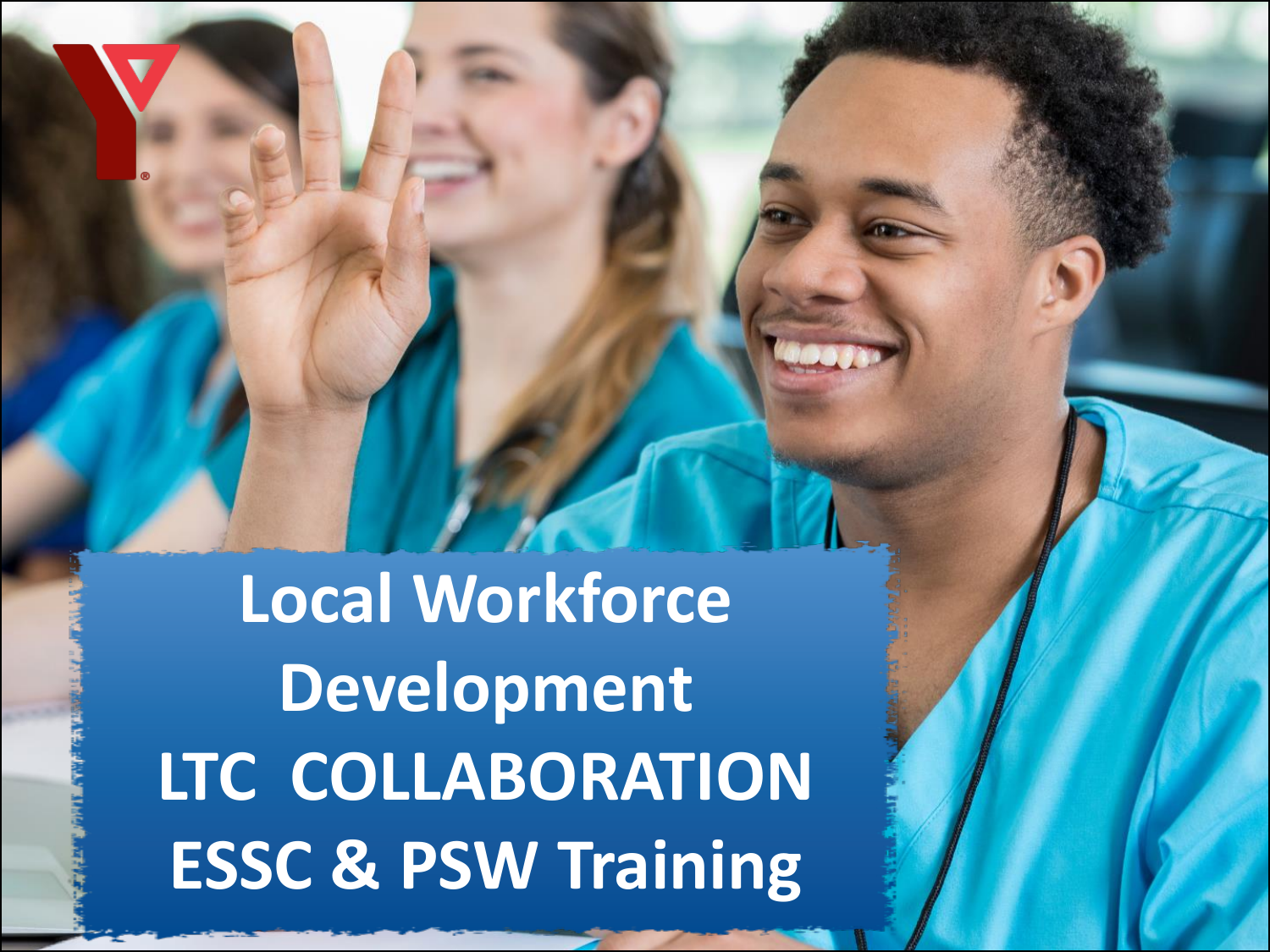#### **Collective Knowledge – Applied Solution**







**J**Georgian Canada



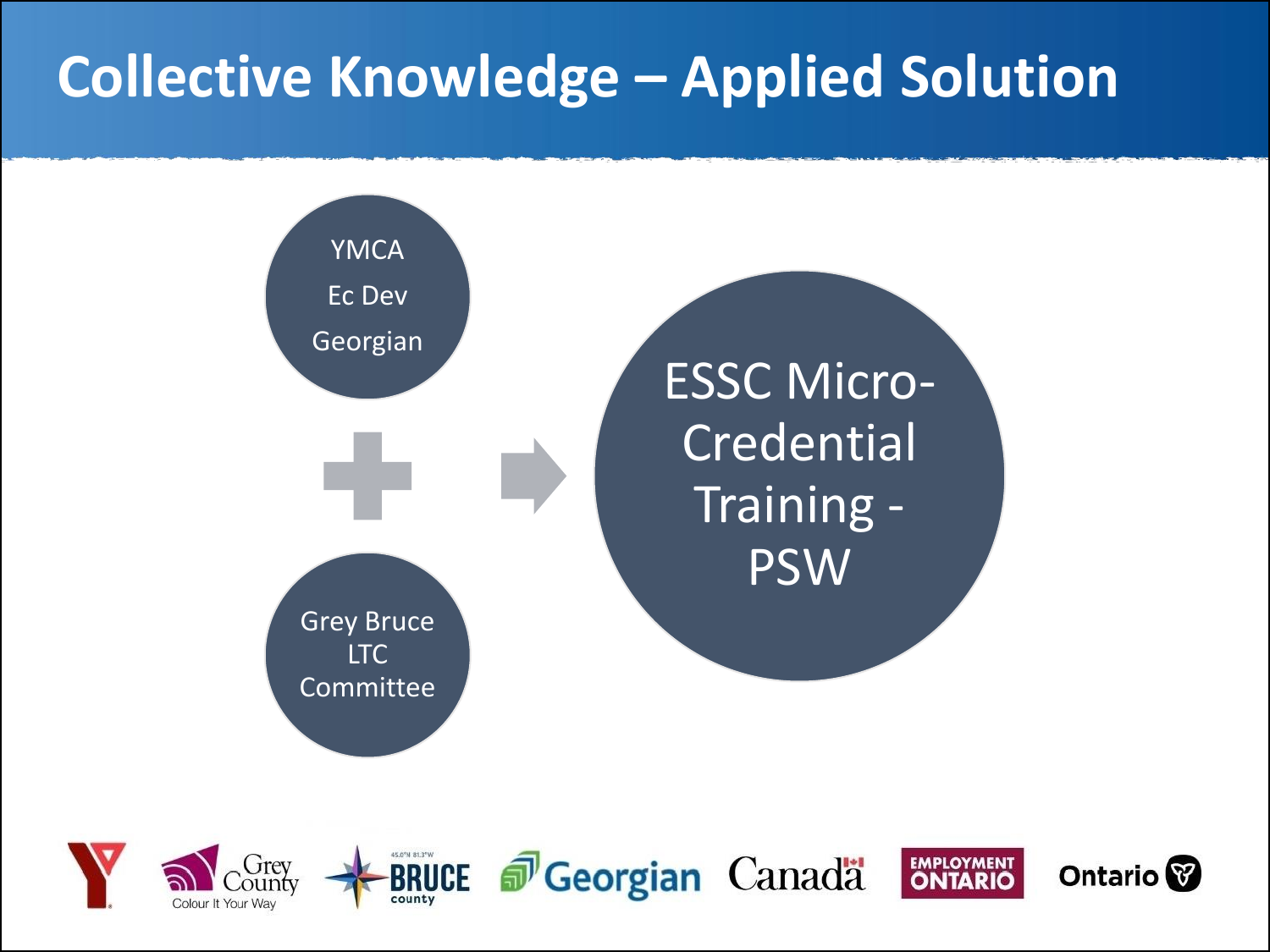#### **Collaboration**

#### **Collaboration & Roles**

- YMCA Owen Sound Grey Bruce Oversee delivery
- Georgian College Sector specific training
- Adult Learning Centre Assistance with Learning
- Grey & Bruce LTC/Residential/Healthcare Employers guide the project from start to finish
- Grey Ec Dev Sydenham Campus

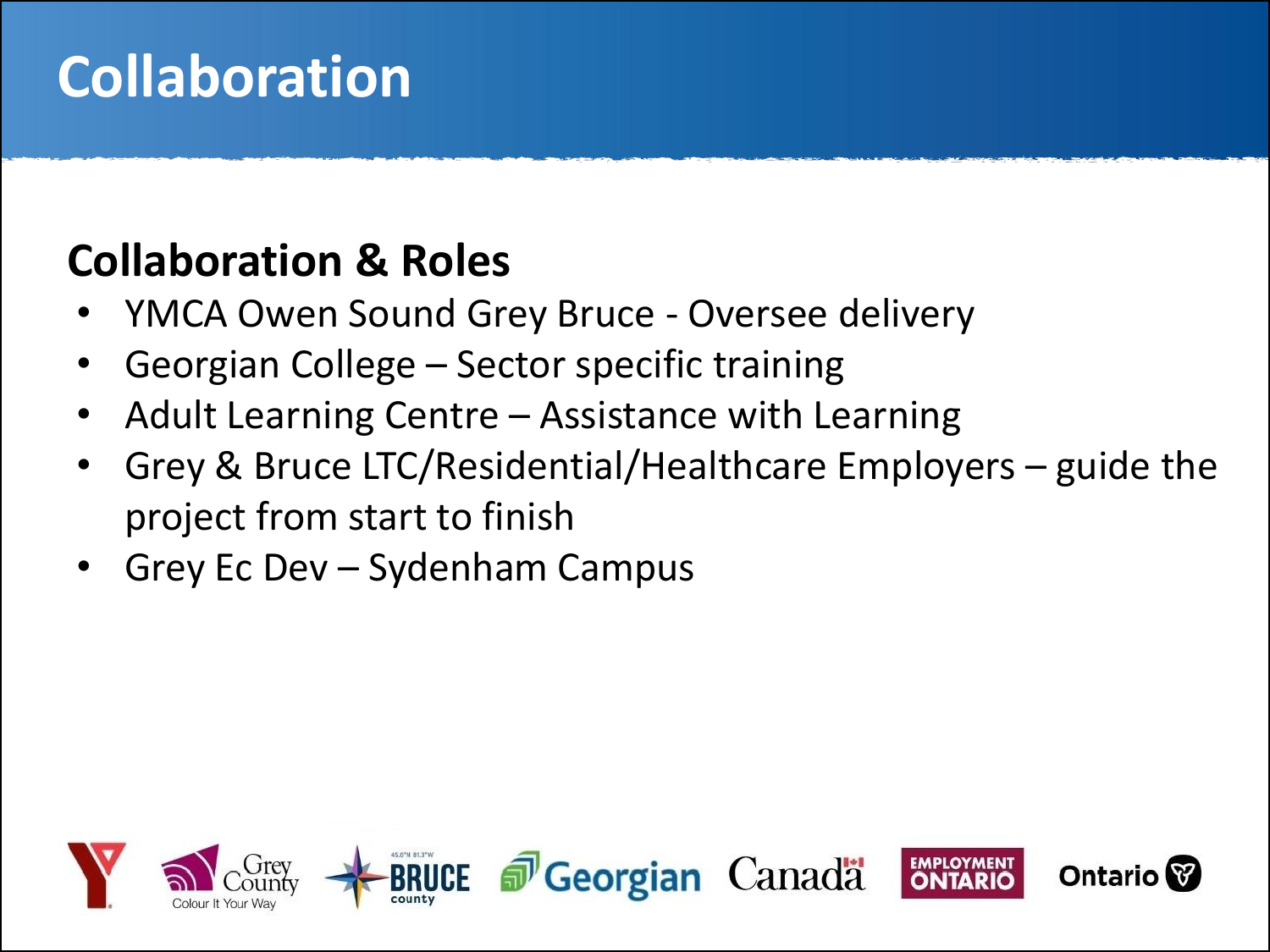## **Funding**

#### **Funded by**

- Ministry of Labour Training and Skills Development (MLTSD) under the SkillsAdvance Ontario (SAO) project.
- The goal of SAO is to assist job seekers to learn sector specific essential, technical and soft skills which will assist them in finding a career in the healthcare field
- 2021/2022 Essential Skills Supportive Care (ESSC)
	- \$702,000 SkillsAdvance Ontario SAO funding
- 2022/2023 Personal Support Worker (PSW) NEW!
	- \$788,000 Skills Development Fund SDF funding

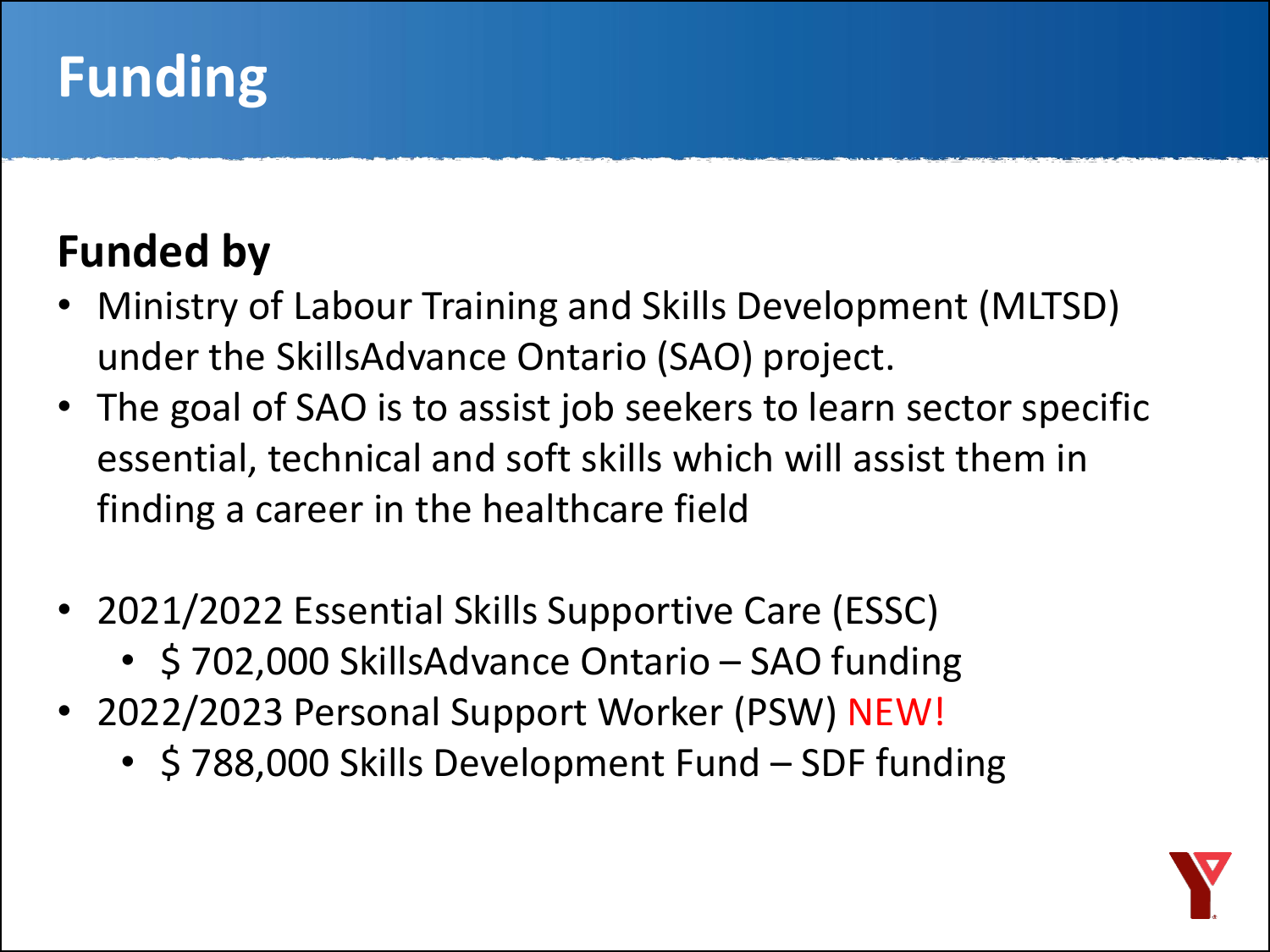## **Why do the training**

- Long Term Care was suffering from a need for assistance in their homes
- Many entry level staff who have been hired with no prior experience
- Real need for further staff to be hired into the healthcare field to support both Long Term Care homes, retirement homes and in home care support workers

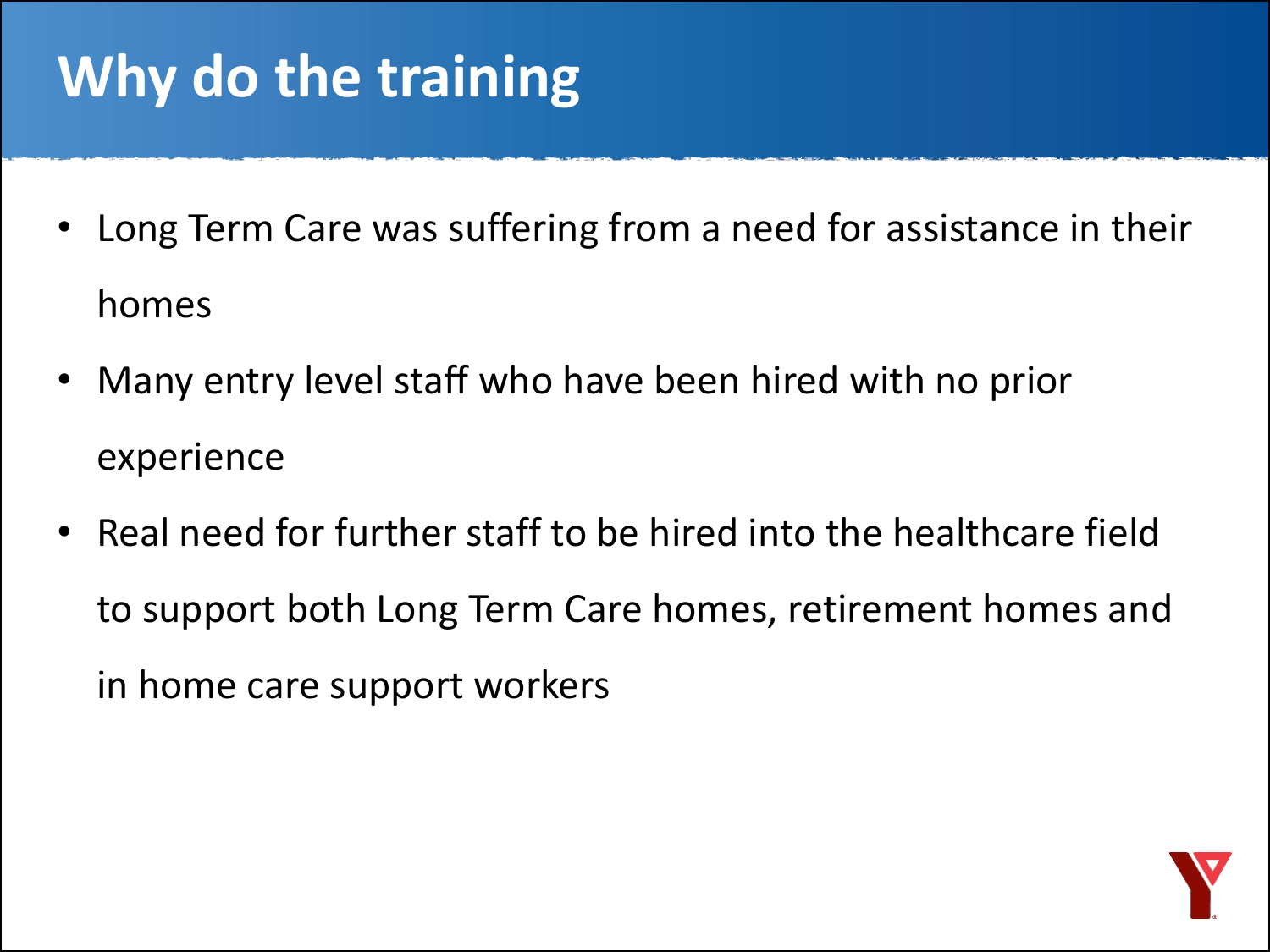#### **ESSC Final Numbers**

**65 Incumbents** – those currently working in LTC, residential care, community.

- 62 completed all the training they chose to
	- 10 First Nations/Metis'
	- 1 Newcomer
	- 2 Racialized
	- 2 Disabilities

**41 New Hires** – unemployed, interested in working in this sector

- 32 now working in healthcare
	- 1 First Nations/Metis'
	- 1 Newcomer
	- 6 Racialized
	- 11 Disabilities
	- 8 Ontario Works
	- 1 Ontario Disability Support Program

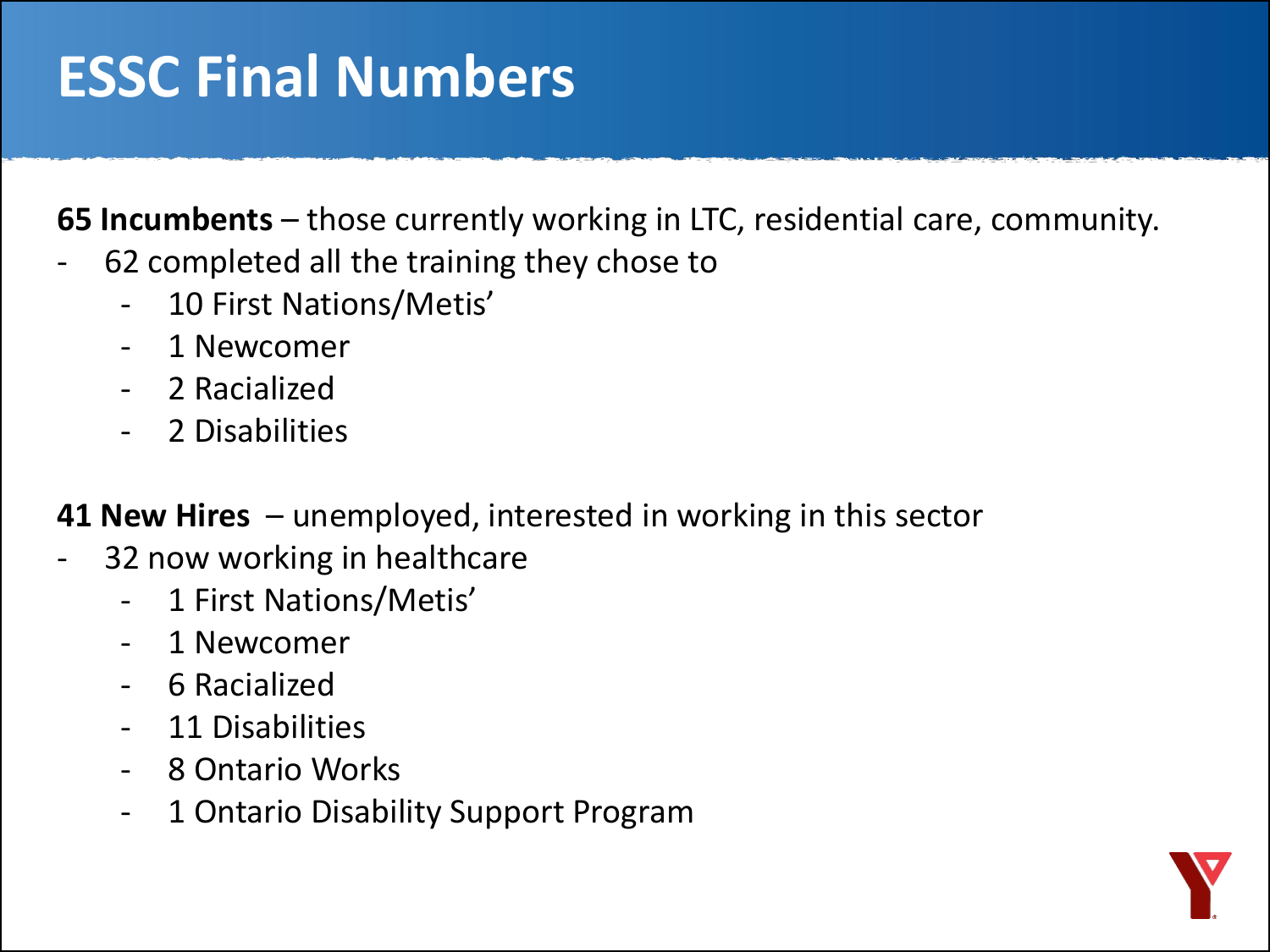## **Graduates**



#### **Essential Skills for Supportive Care**



#### net Ministers in the net description of Christmas

"I have just completed the Essential Skills Supportive Care Program and would recommend it! I found the course to be beneficial as it taught practical skills not only for a person thinking about starting in health care but for people already working as a healthcare aide."

- **Lucas Scheufen**

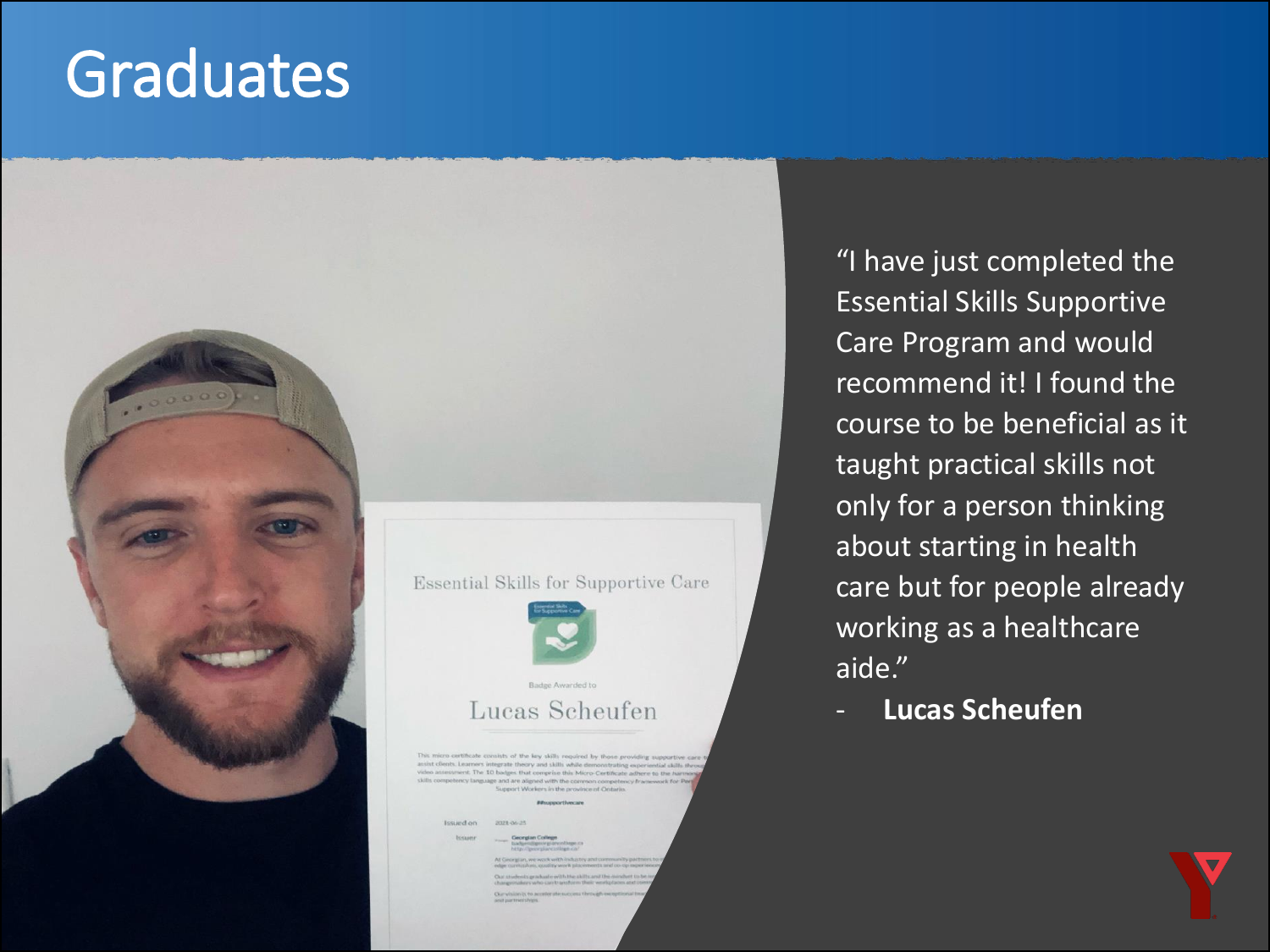# Graduates

I honestly have never had as much help as I have had with this training. This course was helpful and I learned a lot!

- **Norma Esquivel**

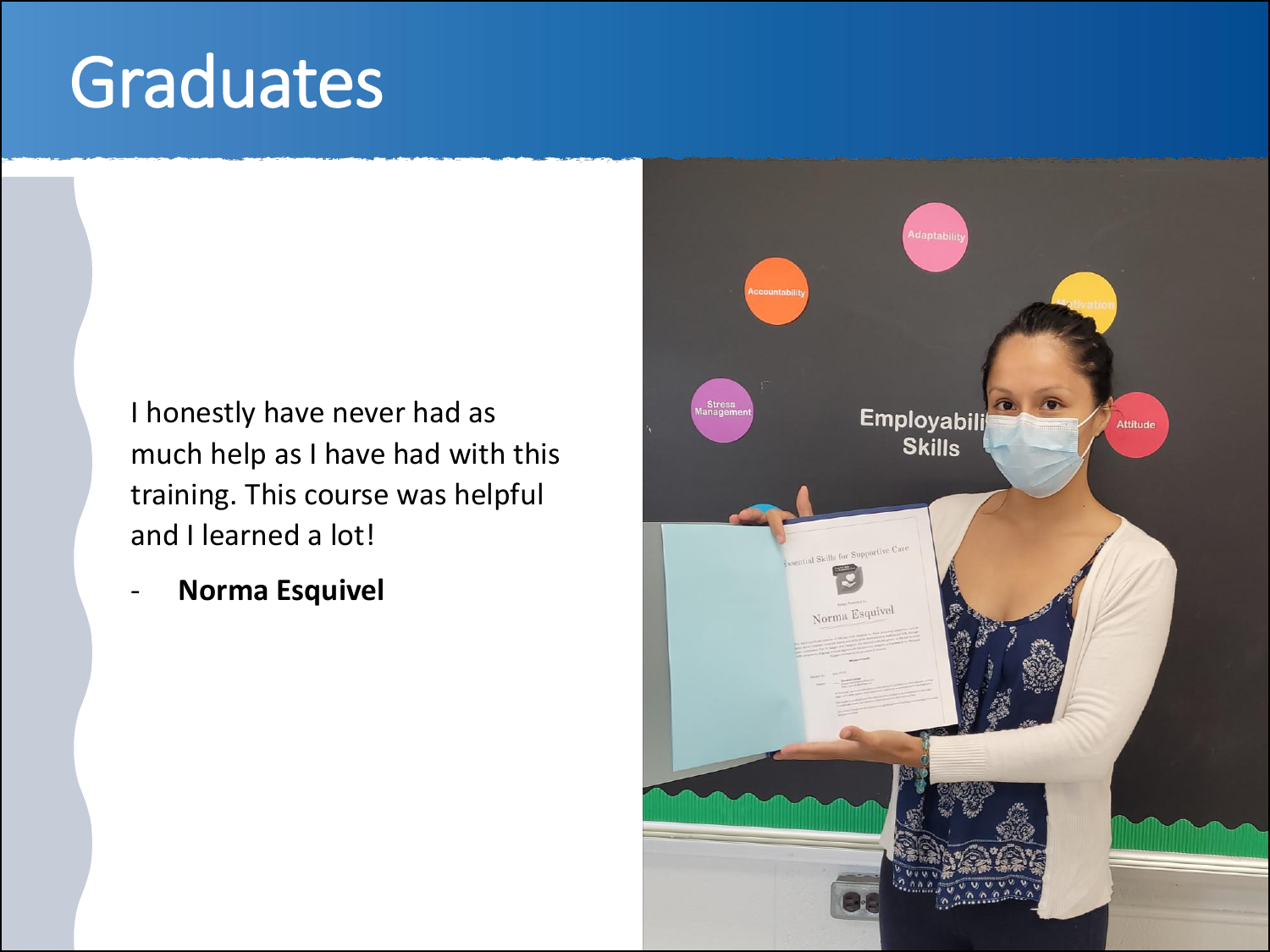Continuation from the Essential Skills Training is Personal Support Worker training

- Need in the healthcare field is still great
- Next step for support workers after ESSC Micro Certification is to take PSW training and advance in their career (Skills Development Fund)
- Funding for 44 trainees with a mix of Incumbents taking part time training and New Hires taking full time training
- 15 of those of trainees are graduates of the ESSC program. The program provided them with advance standing in the PSW program with Georgian College.

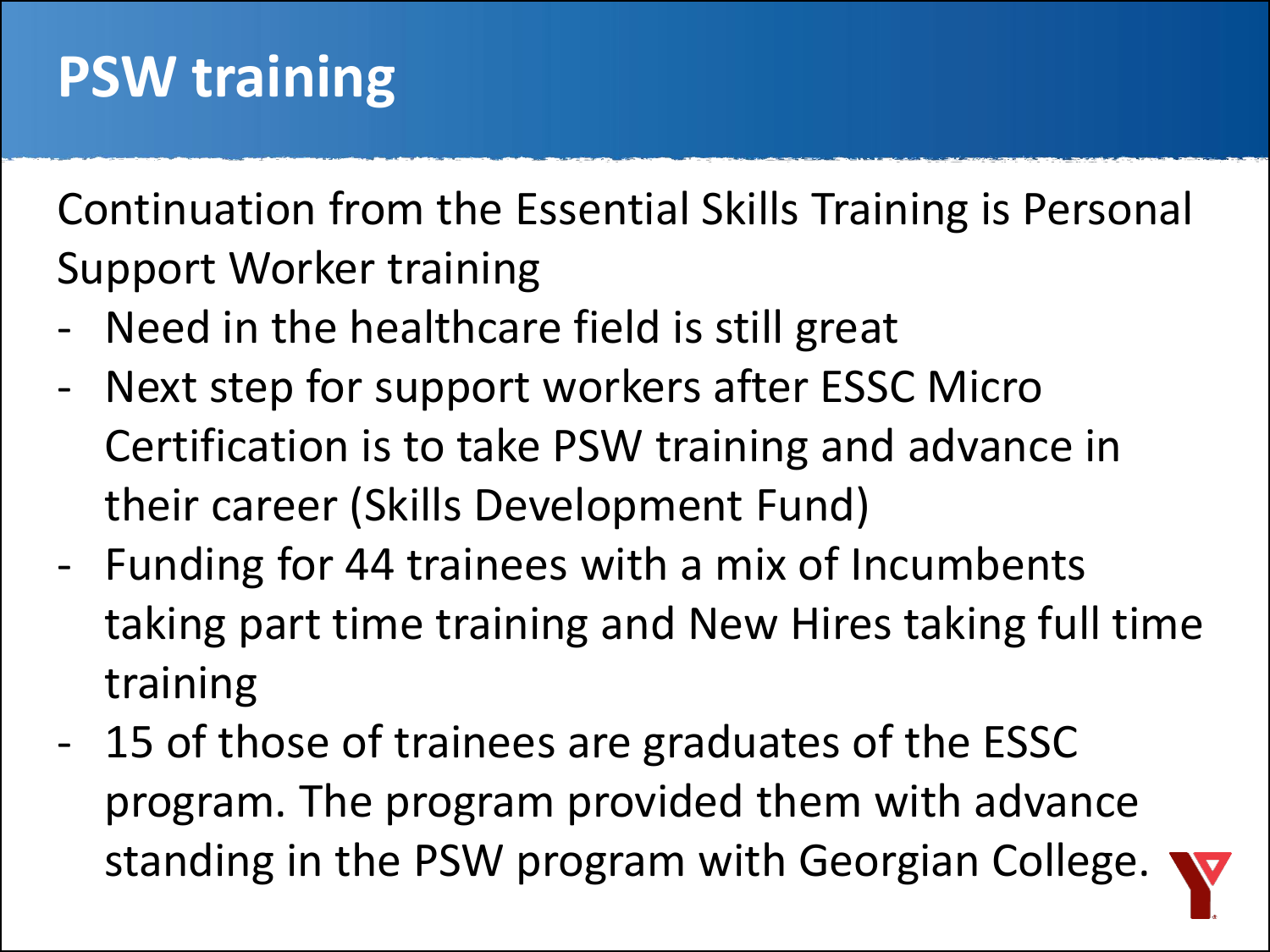#### **Reflecting on Success**

Successful Local Workforce Development

- Individual organizations listening & engaging clients
- Strong relationships in place between organizations
- Expertise pooled to map and implement a solution
- Provincial program to fund training SAO/SDF
- Sydenham Campus purpose-built training space
- Employers and trainees engaged